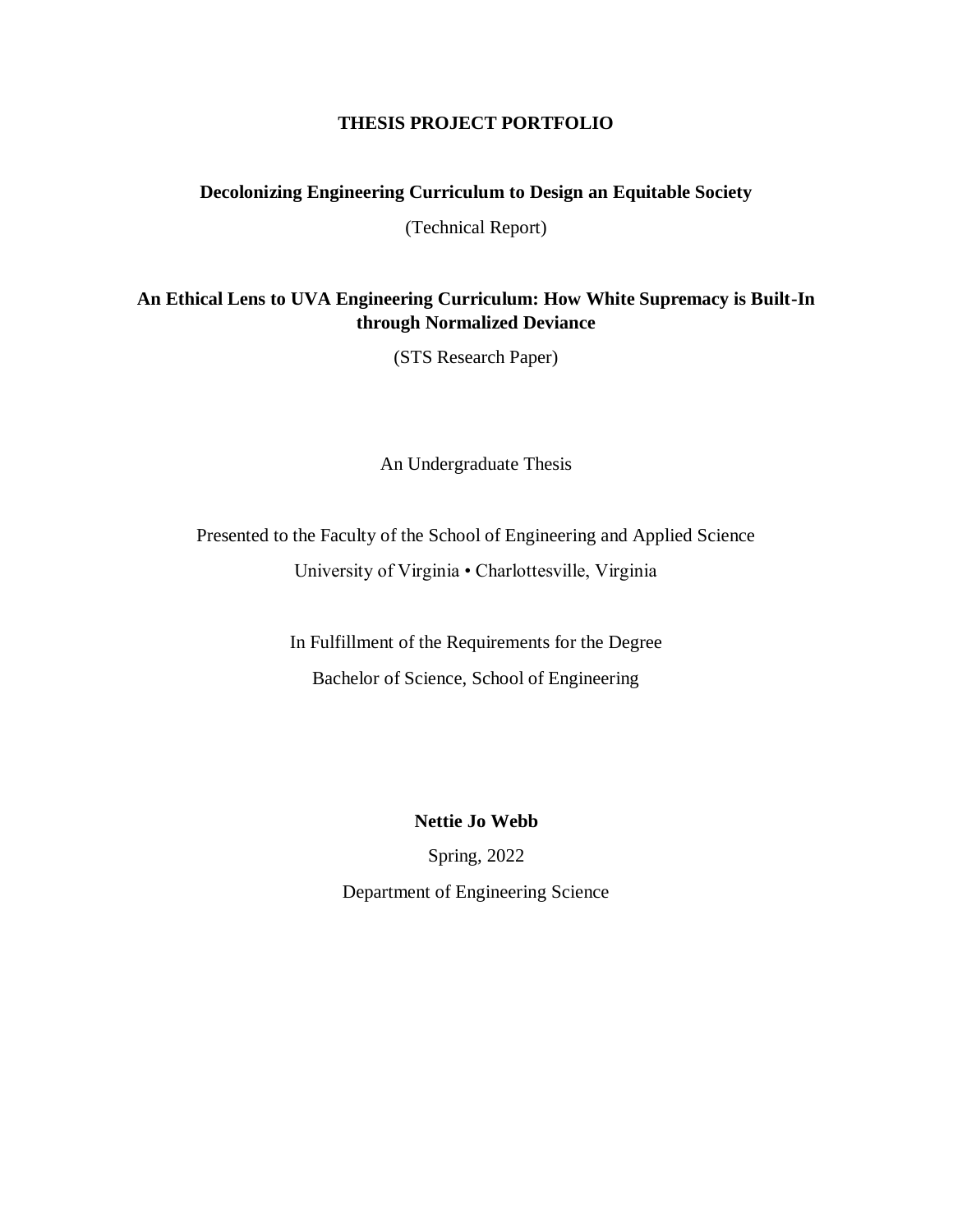## **TABLE OF CONTENTS**

## SOCIOTECHNICAL SYNTHESIS

DECOLONIZING ENGINEERING CURRICULUM TO DESIGN AN EQUITABLE SOCIETY with Kyle Theilsch Technical advisor: Leidy Klotz, Department Engineering Systems and the Environment

AN ETHICAL LENSE TO UVA ENGINEERING CURRICULUM: HOW WHITE SUPREMACY IS BUILT-IN THROUGH NORMALIZED DEVIANCE STS advisor: Kent Wayland, Department of Engineering and Society

**PROSPECTUS** 

Technical Advisor: Leidy Klotz, Department Engineering Systems and the Environment STS advisor: Adarsh Ramakrishnan, Department of Engineering and Society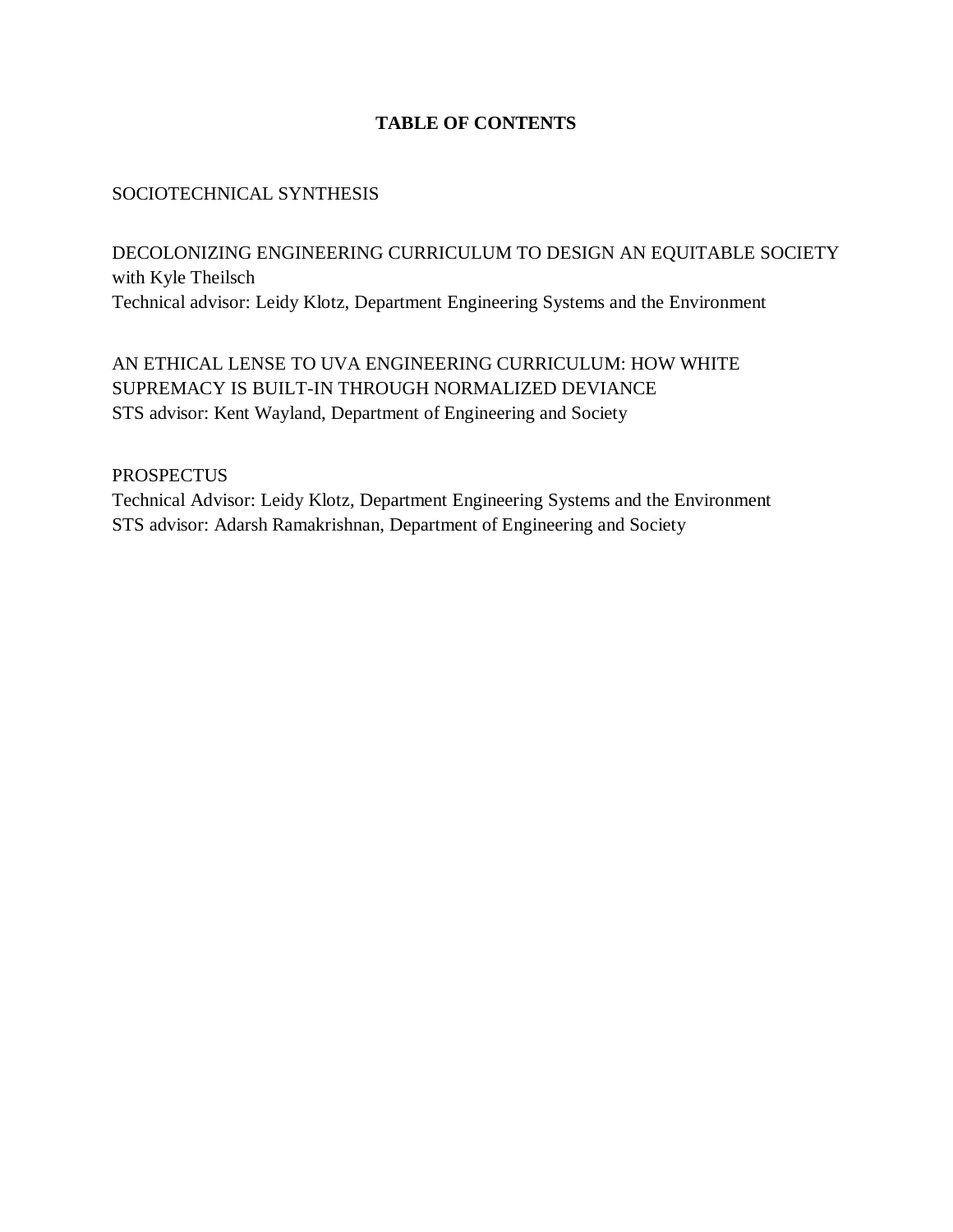After the protests in response to George Floyd and Breonna Taylor's murders,

universities, corporations, and leaders were called to be accountable for their role in perpetuating violent racism and the history of white supremacy in the United States. Engineers also responded to these events in the Journal on Engineering Education's October 2020 issue. Here, engineering professors highlight how the engineering curriculum and the discipline contribute to upholding white supremacy. The journal focuses on how the influence of the industrial revolution, colonization, and capitalism have centered engineering education curriculum and pedagogy around the white and male perspective (Kelly C., 2020). In response to this journal, I focused my STS and technical research around decolonizing the engineering education curriculum. On the sociotechnical side, I investigated how white supremacy was present in the University of Virginia's (UVA) School of Engineering and Applied Sciences (SEAS) using Actor Network Theory (ANT) and the concept of normalized deviance. From this theoretical work I then designed multiple educational interventions and goals for addressing white supremacy in engineering through STRIVE (Students and Teachers Revolutionizing Inclusivity Values in Engineering). STRIVE was developed as an undergraduate advocacy group that advanced diversity, equity, and inclusivity (DEI) goals in SEAS. The combination of the sociotechnical and technical work contributed to DEI conversations in SEAS.

For this research, the sociotechnical work focused on how white supremacy is ingrained in engineering and at UVA through normalized deviance. The normalization of deviance is "the process by which deviance from correct or proper behavior becomes normalized in a culture" (Vaughan, 1996). Given the basis that proper behavior would include diversity, equity, and inclusion, the wide span of discriminatory experiences in engineering curriculum, let alone higher education, qualifies as a normalization of deviance. Here, I investigated how white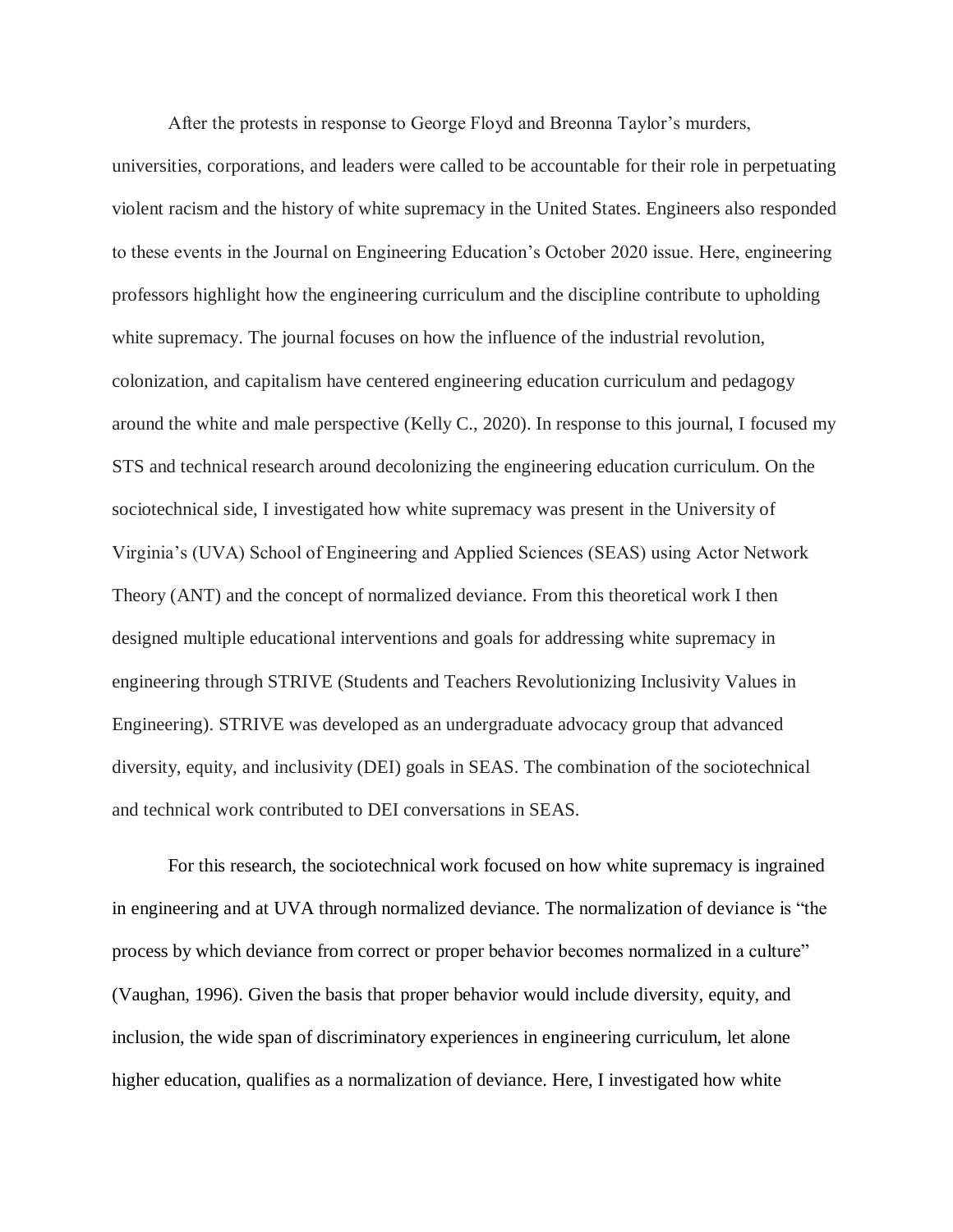supremacy has been normalized in engineering curriculum and training programs and specifically at UVA. This work took extensive literature review that highlighted a culture of white supremacy at UVA since its foundation. Combined, the themes of white supremacy in engineering and the context of UVA's history creates a harmful environment for underrepresented and racially marginalized (URM) students.

As a technical solution, STRIVE developed a six-year framework to tangibly provide a plan for interventions, programs, and further research on equity in the SEAS curriculum. This plan contains short, mid, and long-term interventions that specifically address the culture of white supremacy at UVA, which furthers the prioritization of western male perspectives in SEAS. These interventions addressed calls from the Black Charlottesville community to have educational programming that accountably addresses UVA's history of slavery, white supremacy, and racism. After diagraming the components of this socio-technical problem, the ANT highlighted that western cultural influences and people had the largest influence over the SEAS curriculum. The actor-network theory is the "framework and systematic way to consider the infrastructure surrounding technological achievements. Assigns agency to both human and non-human actors (e.g. artifacts)" (David L., 2020). The interventions were developed by analyzing the actors of the engineering curriculum that are specific to UVA's historical context and targeted human opinions, reflections, and biases. These interventions are supported on the social side, with the analysis between SEAS and engineering programs explicitly prioritizing equity ANT frameworks.

White supremacy has shaped engineering. Discrimination became key to the profession through its development during colonization and the Industrial Revolution and continues to shape the experiences of URM students at predominantly white institutions (PWIs) like UVA.

1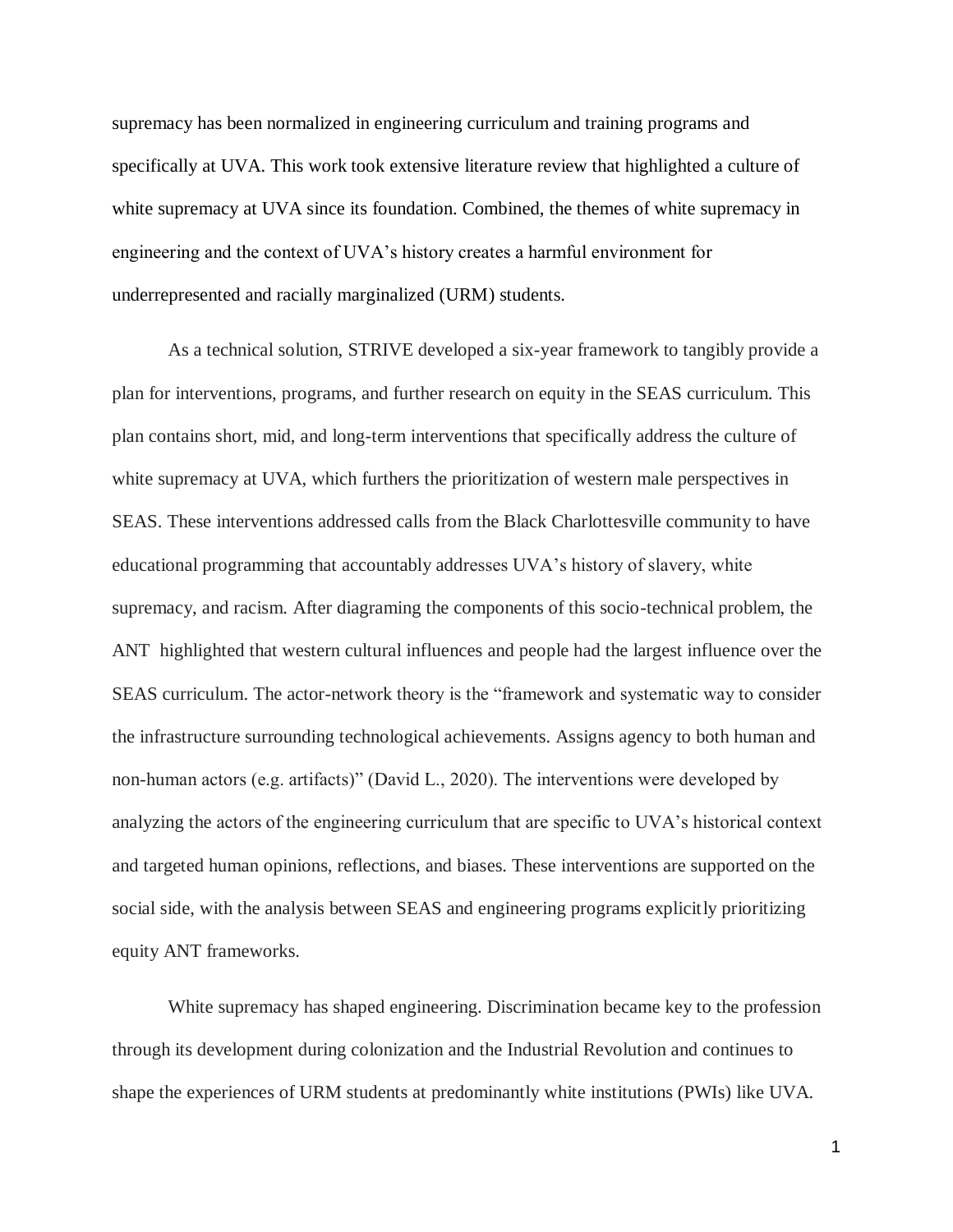These legacies have normalized white supremacy and racism at these institutions. This is the normalization of deviant behavior and administrators must hold their schools accountable for their histories and perpetuation of racism. Institutions can begin to address this normalized deviance by accountably educating their students on the influence of racism in the profession, the university, and their lives. Further, universities should rethink their core engineering experiences to specifically prioritize social justice and diversity, equity, and inclusion. By accountably addressing contributions to white supremacy and prioritizing social justice, engineering schools like the SEAS will more justly reach their goals of training engineers that promote the well-being of communities. Combining the long-term framework from STRIVE with current DEI initiatives will hopefully target cultural and interpersonal changes enough and build enough momentum of support to lead to complete analysis and restructuring of core engineering requirements.